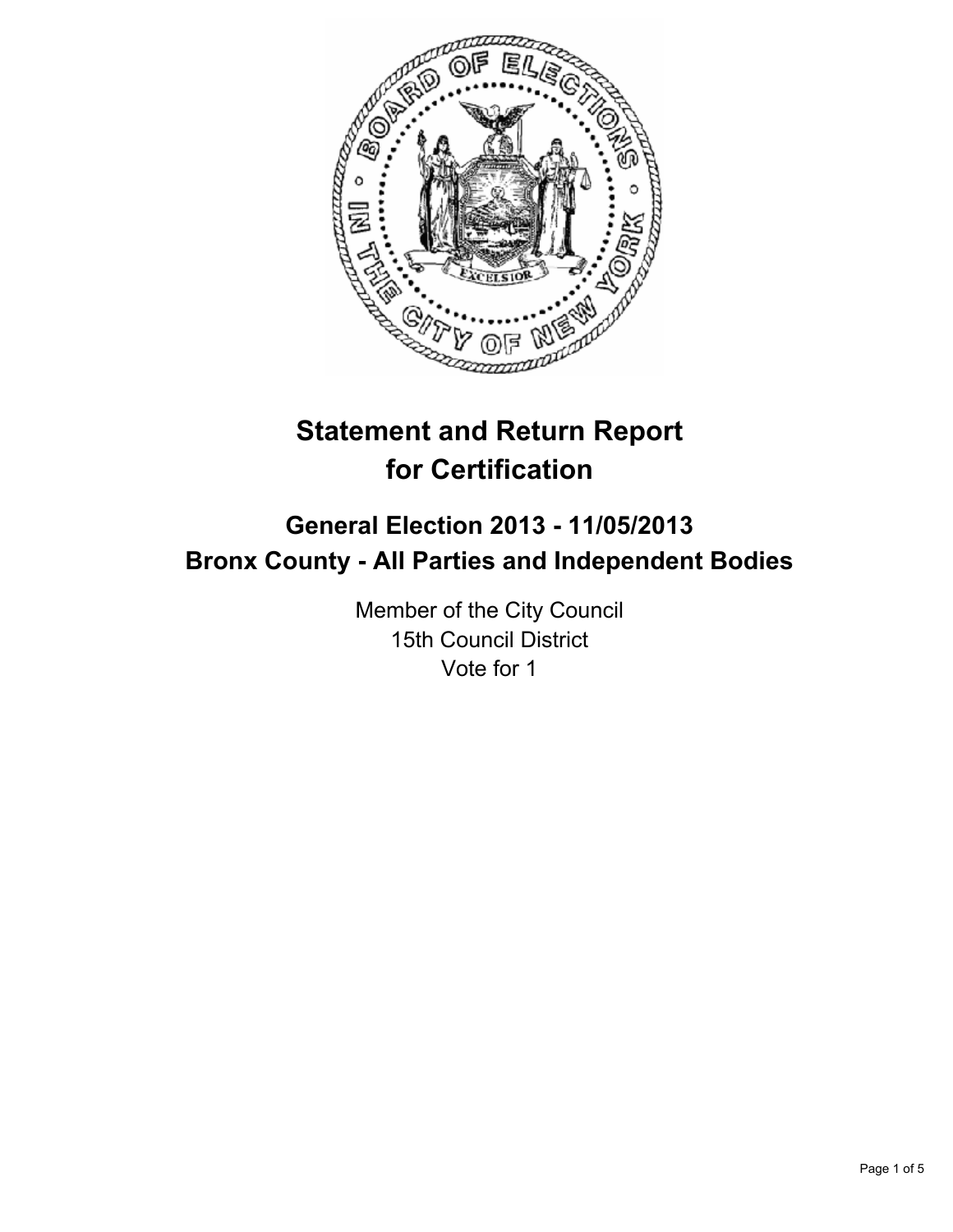

## **Assembly District 77**

| <b>PUBLIC COUNTER</b>                                    | 34             |
|----------------------------------------------------------|----------------|
| <b>EMERGENCY</b>                                         | 0              |
| ABSENTEE/MILITARY                                        | $\overline{2}$ |
| <b>FEDERAL</b>                                           | 0              |
| <b>SPECIAL PRESIDENTIAL</b>                              | 0              |
| AFFIDAVIT                                                | 0              |
| <b>Total Ballots</b>                                     | 36             |
| Less - Inapplicable Federal/Special Presidential Ballots | 0              |
| <b>Total Applicable Ballots</b>                          | 36             |
| RITCHIE J. TORRES (DEMOCRATIC)                           | 27             |
| JOEL R. RIVERA (REPUBLICAN)                              | 0              |
| JOEL M. BAUZA (CONSERVATIVE)                             | 0              |
| RITCHIE J. TORRES (WORKING FAMILIES)                     | 4              |
| <b>Total Votes</b>                                       | 31             |
| Unrecorded                                               | 5              |

# **Assembly District 78**

| <b>PUBLIC COUNTER</b>                                    | 4.115    |
|----------------------------------------------------------|----------|
| <b>EMERGENCY</b>                                         | 0        |
| ABSENTEE/MILITARY                                        | 69       |
| <b>FEDERAL</b>                                           | 0        |
| <b>SPECIAL PRESIDENTIAL</b>                              | $\Omega$ |
| <b>AFFIDAVIT</b>                                         | 91       |
| <b>Total Ballots</b>                                     | 4,275    |
| Less - Inapplicable Federal/Special Presidential Ballots | 0        |
| <b>Total Applicable Ballots</b>                          | 4,275    |
| RITCHIE J. TORRES (DEMOCRATIC)                           | 3.278    |
| JOEL R. RIVERA (REPUBLICAN)                              | 322      |
| JOEL M. BAUZA (CONSERVATIVE)                             | 83       |
| RITCHIE J. TORRES (WORKING FAMILIES)                     | 101      |
| <b>ASSATA SHAKUR (WRITE-IN)</b>                          | 1        |
| FERNANDO ACOSTA (WRITE-IN)                               | 1        |
| GINO GUADAENO (WRITE-IN)                                 | 1        |
| JOSE PADILLA (WRITE-IN)                                  | 1        |
| KENNY AGOSTO (WRITE-IN)                                  | 3        |
| RAPHAEL SCHVEIZER (WRITE-IN)                             | 1        |
| RAPHAEL SCHWEIZER (WRITE-IN)                             | 1        |
| TONY CARTER (WRITE-IN)                                   | 1        |
| UNATTRIBUTABLE WRITE-IN (WRITE-IN)                       | 4        |
| <b>Total Votes</b>                                       | 3,798    |
| Unrecorded                                               | 477      |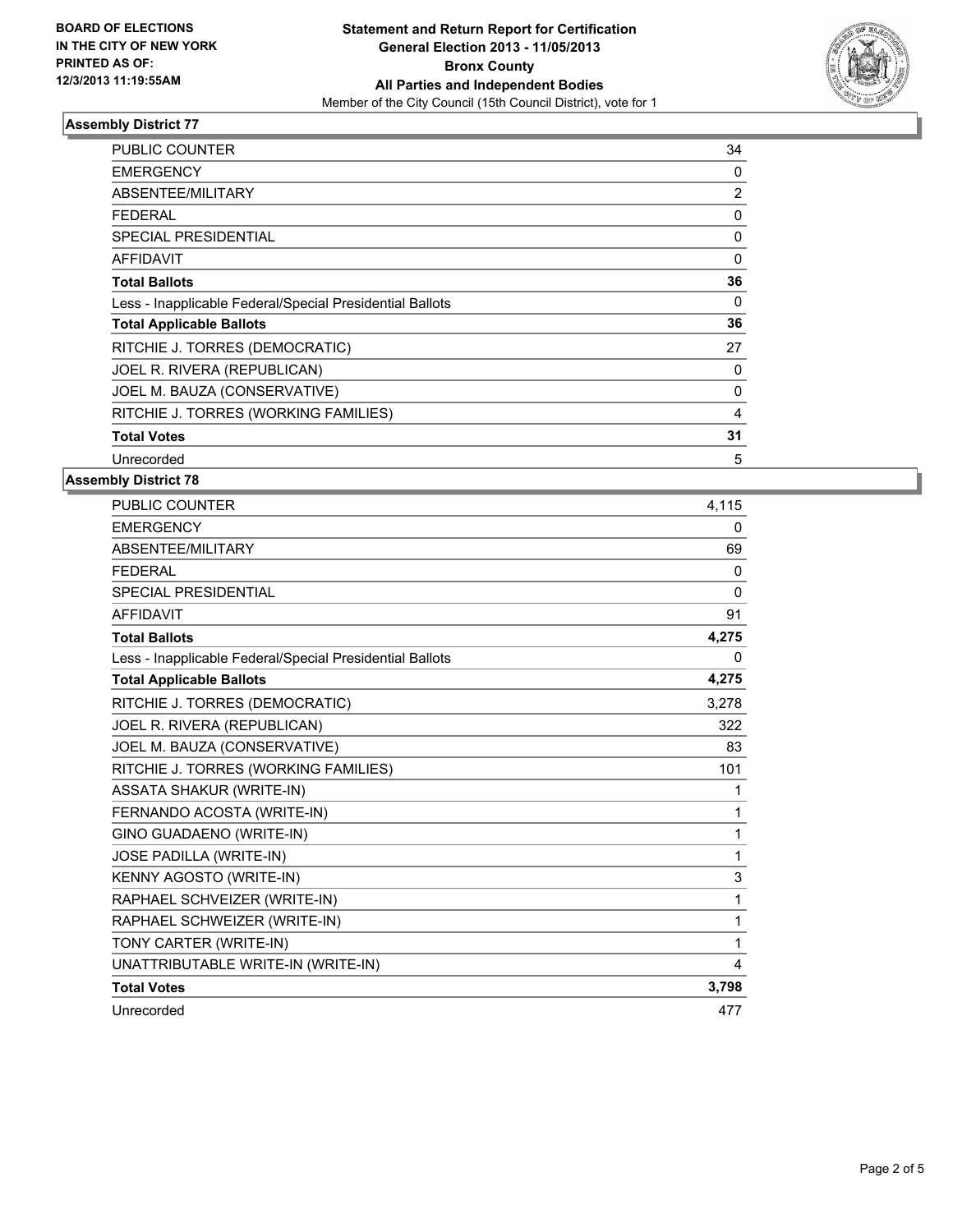

## **Assembly District 79**

| <b>PUBLIC COUNTER</b>                                    | 764      |
|----------------------------------------------------------|----------|
| <b>EMERGENCY</b>                                         | 0        |
| ABSENTEE/MILITARY                                        | 19       |
| <b>FEDERAL</b>                                           | 0        |
| <b>SPECIAL PRESIDENTIAL</b>                              | $\Omega$ |
| <b>AFFIDAVIT</b>                                         | 12       |
| <b>Total Ballots</b>                                     | 795      |
| Less - Inapplicable Federal/Special Presidential Ballots | 0        |
| <b>Total Applicable Ballots</b>                          | 795      |
| RITCHIE J. TORRES (DEMOCRATIC)                           | 642      |
| JOEL R. RIVERA (REPUBLICAN)                              | 40       |
| JOEL M. BAUZA (CONSERVATIVE)                             | 3        |
| RITCHIE J. TORRES (WORKING FAMILIES)                     | 14       |
| <b>Total Votes</b>                                       | 699      |
| Unrecorded                                               | 96       |

# **Assembly District 80**

| <b>PUBLIC COUNTER</b>                                    | 2,017    |
|----------------------------------------------------------|----------|
| <b>EMERGENCY</b>                                         | 0        |
| ABSENTEE/MILITARY                                        | 77       |
| <b>FEDERAL</b>                                           | $\Omega$ |
| <b>SPECIAL PRESIDENTIAL</b>                              | $\Omega$ |
| <b>AFFIDAVIT</b>                                         | 22       |
| <b>Total Ballots</b>                                     | 2,116    |
| Less - Inapplicable Federal/Special Presidential Ballots | 0        |
| <b>Total Applicable Ballots</b>                          | 2,116    |
| RITCHIE J. TORRES (DEMOCRATIC)                           | 1,660    |
| JOEL R. RIVERA (REPUBLICAN)                              | 124      |
| JOEL M. BAUZA (CONSERVATIVE)                             | 24       |
| RITCHIE J. TORRES (WORKING FAMILIES)                     | 55       |
| EDWARD PICHARDO (WRITE-IN)                               | 1        |
| RACHEL BOSCHEN (WRITE-IN)                                | 1        |
| RAPHAEL SCHWEIZER (WRITE-IN)                             | 1        |
| <b>Total Votes</b>                                       | 1,866    |
| Unrecorded                                               | 250      |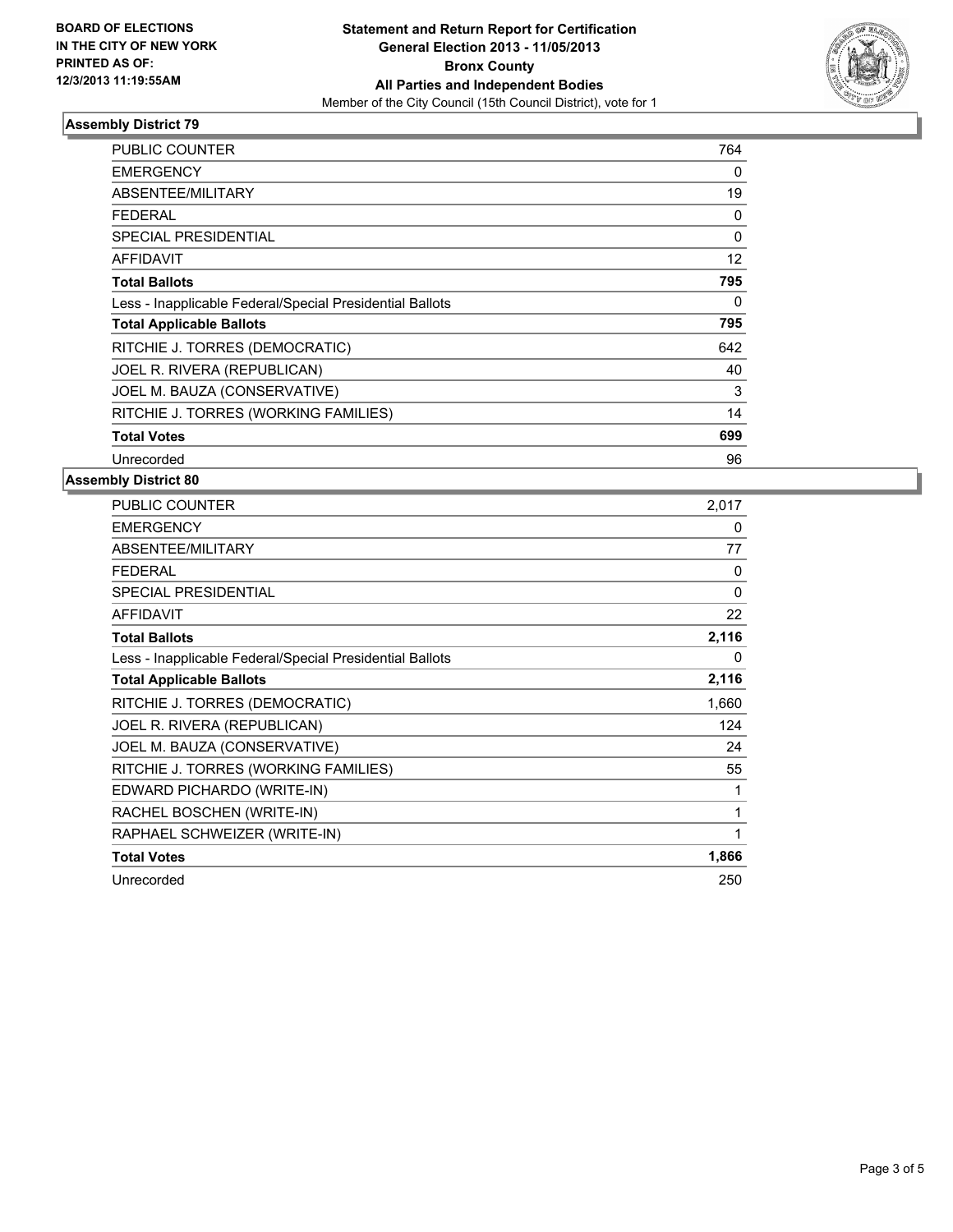

# **Assembly District 86**

| <b>PUBLIC COUNTER</b>                                    | 3,506    |
|----------------------------------------------------------|----------|
| <b>EMERGENCY</b>                                         | 0        |
| ABSENTEE/MILITARY                                        | 72       |
| <b>FEDERAL</b>                                           | $\Omega$ |
| <b>SPECIAL PRESIDENTIAL</b>                              | 0        |
| <b>AFFIDAVIT</b>                                         | 100      |
| <b>Total Ballots</b>                                     | 3,678    |
| Less - Inapplicable Federal/Special Presidential Ballots | 0        |
| <b>Total Applicable Ballots</b>                          | 3,678    |
| RITCHIE J. TORRES (DEMOCRATIC)                           | 2,897    |
| JOEL R. RIVERA (REPUBLICAN)                              | 199      |
| JOEL M. BAUZA (CONSERVATIVE)                             | 29       |
| RITCHIE J. TORRES (WORKING FAMILIES)                     | 67       |
| ANDY KING (WRITE-IN)                                     |          |
| ERNEST OLIVER (WRITE-IN)                                 | 1        |
| LAURIE WILLIAMS (WRITE-IN)                               | 1        |
| UNATTRIBUTABLE WRITE-IN (WRITE-IN)                       | 1        |
| <b>Total Votes</b>                                       | 3,196    |
| Unrecorded                                               | 482      |

## **Assembly District 87**

| <b>PUBLIC COUNTER</b>                                    | 1,054    |
|----------------------------------------------------------|----------|
| <b>EMERGENCY</b>                                         | 0        |
| ABSENTEE/MILITARY                                        | 17       |
| FEDERAL                                                  | 0        |
| SPECIAL PRESIDENTIAL                                     | $\Omega$ |
| <b>AFFIDAVIT</b>                                         | 23       |
| <b>Total Ballots</b>                                     | 1,094    |
| Less - Inapplicable Federal/Special Presidential Ballots | 0        |
| <b>Total Applicable Ballots</b>                          | 1,094    |
| RITCHIE J. TORRES (DEMOCRATIC)                           | 837      |
| JOEL R. RIVERA (REPUBLICAN)                              | 73       |
| JOEL M. BAUZA (CONSERVATIVE)                             | 15       |
| RITCHIE J. TORRES (WORKING FAMILIES)                     | 21       |
| <b>Total Votes</b>                                       | 946      |
| Unrecorded                                               | 148      |